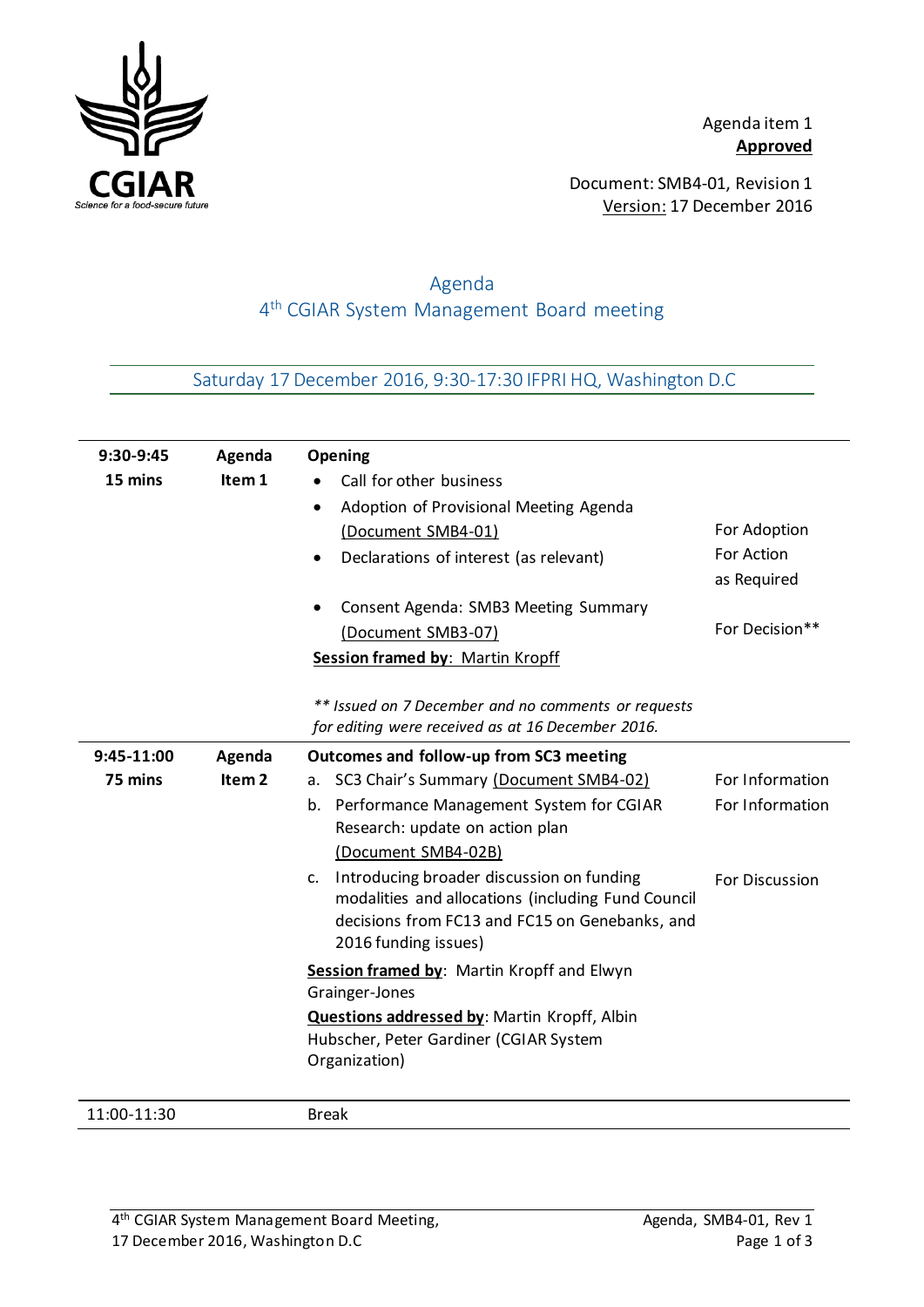| 11:30-12:00               | Agenda                      | <b>Research from the former GLDC proposal</b>                                                                                                                                                                                                                                                                                                                                                                                                                                                                           |                                    |
|---------------------------|-----------------------------|-------------------------------------------------------------------------------------------------------------------------------------------------------------------------------------------------------------------------------------------------------------------------------------------------------------------------------------------------------------------------------------------------------------------------------------------------------------------------------------------------------------------------|------------------------------------|
| 30 mins                   | Item <sub>3</sub>           | Update on developing a process that will lead to<br>a.<br>the development of a suitable proposal(s) that<br>fits into and enhances the CGIAR Portfolio, and<br>that also meets the quality that is required to be<br>part of CGIAR's 2017-2022 Portfolio.<br>(Document SMB4-03)<br>b. Update on Funder discussions on interim support<br>to breeding and crop productivity elements for<br>2017<br>Session framed by: Eugene Terry, Chair - GLDC<br><b>Working Group</b><br>Questions addressed by: Eugene Terry, Peter | For Information<br>For Information |
|                           |                             | Gardiner                                                                                                                                                                                                                                                                                                                                                                                                                                                                                                                |                                    |
| 12:00-12:45<br>45 minutes | Agenda<br>Item <sub>4</sub> | <b>Resource Mobilization</b><br>Update on initial draft of Resource Mobilization<br>a.<br>strategy and action plan approach<br>(Document SMB4-04)<br>Session framed by: Eugene Terry, Chair-RM Working<br>Group<br>Questions addressed by: Elwyn Grainger-Jones and<br>Alain Vidal (CGIAR System Organization)                                                                                                                                                                                                          | For Information                    |
| 12:45-13:45               |                             | Lunch                                                                                                                                                                                                                                                                                                                                                                                                                                                                                                                   |                                    |
| 13:45-14:45<br>60 minutes | Agenda<br>Item 5            | <b>Genebanks and engagement with Global Crop</b><br><b>Diversity Trust (GCDT)</b><br>Possible options to strengthen communications<br>а.<br>and decisions between CGIAR and GCDT (GCDT                                                                                                                                                                                                                                                                                                                                  | For Input                          |
|                           |                             | letter)<br>(Document SMB4-05A)<br>Genebanks and GCDT governance issue brief<br>b.<br>discussions regarding: (i) which issues could be<br>resolved easily internally and (ii) which issues<br>might require external experts<br>Led by Ann Tutwiler<br>(Document SMB4-05B)<br>Elect CGIAR representative for GCDT Executive<br>c.<br>Board for 2017 (Document SMB4-05C)                                                                                                                                                  | For Input<br>For Decision          |
|                           |                             | Session framed by: Martin Kropff                                                                                                                                                                                                                                                                                                                                                                                                                                                                                        |                                    |
|                           |                             | Questions addressed by: Ann Tutwiler, Elwyn<br>Grainger-Jones, Elise Perset                                                                                                                                                                                                                                                                                                                                                                                                                                             |                                    |